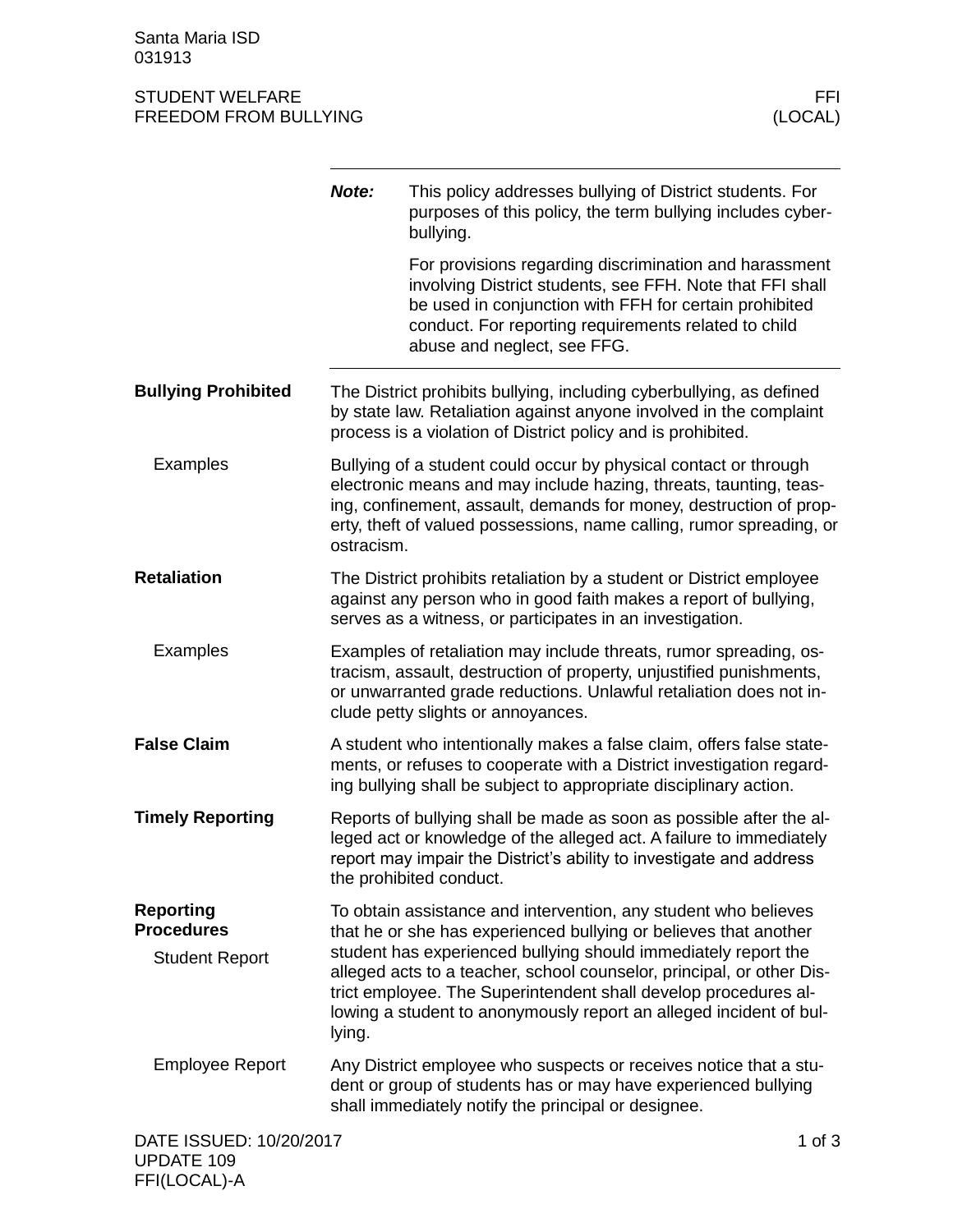| Santa Maria ISD<br>031913                                                 |                                                                                                                                                                                                                                                                                                                                                                                                                                                                                                                                                        |  |
|---------------------------------------------------------------------------|--------------------------------------------------------------------------------------------------------------------------------------------------------------------------------------------------------------------------------------------------------------------------------------------------------------------------------------------------------------------------------------------------------------------------------------------------------------------------------------------------------------------------------------------------------|--|
| <b>STUDENT WELFARE</b><br>FFI.<br>(LOCAL)<br><b>FREEDOM FROM BULLYING</b> |                                                                                                                                                                                                                                                                                                                                                                                                                                                                                                                                                        |  |
| <b>Report Format</b>                                                      | A report may be made orally or in writing. The principal or designee<br>shall reduce any oral reports to written form.                                                                                                                                                                                                                                                                                                                                                                                                                                 |  |
| <b>Notice of Report</b>                                                   | When an allegation of bullying is reported, the principal or design-<br>ee shall notify a parent of the alleged victim on or before the third<br>business day after the incident is reported. The principal or design-<br>ee shall also notify a parent of the student alleged to have engaged<br>in the conduct within a reasonable amount of time after the incident<br>is reported.                                                                                                                                                                 |  |
| <b>Prohibited Conduct</b>                                                 | The principal or designee shall determine whether the allegations<br>in the report, if proven, would constitute prohibited conduct as de-<br>fined by policy FFH, including dating violence and harassment or<br>discrimination on the basis of race, color, religion, sex, gender, na-<br>tional origin, or disability. If so, the District shall proceed under poli-<br>cy FFH. If the allegations could constitute both prohibited conduct<br>and bullying, the investigation under FFH shall include a determi-<br>nation on each type of conduct. |  |
| <b>Investigation of</b><br><b>Report</b>                                  | The principal or designee shall conduct an appropriate investiga-<br>tion based on the allegations in the report. The principal or design-<br>ee shall promptly take interim action calculated to prevent bullying<br>during the course of an investigation, if appropriate.                                                                                                                                                                                                                                                                           |  |
| <b>Concluding the</b><br>Investigation                                    | Absent extenuating circumstances, the investigation should be<br>completed within ten District business days from the date of the<br>initial report alleging bullying; however, the principal or designee<br>shall take additional time if necessary to complete a thorough in-<br>vestigation.                                                                                                                                                                                                                                                        |  |
|                                                                           | The principal or designee shall prepare a final, written report of the<br>investigation. The report shall include a determination of whether<br>bullying occurred, and if so, whether the victim used reasonable<br>self-defense. A copy of the report shall be sent to the Superinten-<br>dent or designee.                                                                                                                                                                                                                                           |  |
| <b>Notice to Parents</b>                                                  | If an incident of bullying is confirmed, the principal or designee<br>shall promptly notify the parents of the victim and of the student<br>who engaged in bullying.                                                                                                                                                                                                                                                                                                                                                                                   |  |
| <b>District Action</b><br><b>Bullying</b>                                 | If the results of an investigation indicate that bullying occurred, the<br>District shall promptly respond by taking appropriate disciplinary<br>action in accordance with the District's Student Code of Conduct<br>and may take corrective action reasonably calculated to address<br>the conduct. The District may notify law enforcement in certain cir-<br>cumstances.                                                                                                                                                                            |  |
| <b>Discipline</b>                                                         | A student who is a victim of bullying and who used reasonable self-<br>defense in response to the bullying shall not be subject to discipli-<br>nary action.                                                                                                                                                                                                                                                                                                                                                                                           |  |
| DATE ISSUED: 10/20/2017                                                   | $2$ of $3$                                                                                                                                                                                                                                                                                                                                                                                                                                                                                                                                             |  |